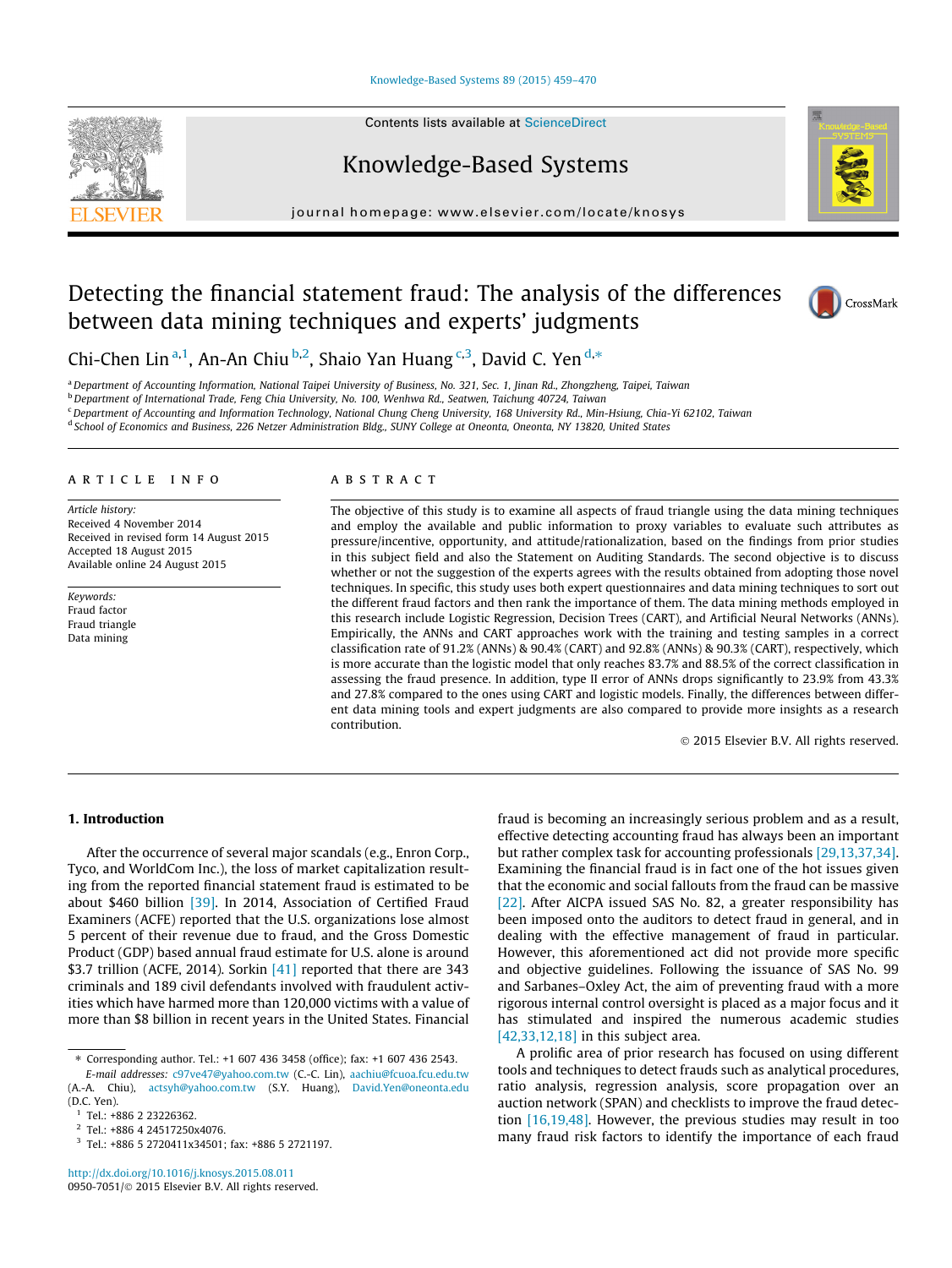factor. Nevertheless, to identify and to rank the importance of the fraud risk factors becomes a critical issue since the limited budgets are always one of the main concerns encountered by today's businesses. This paper tries to rank the importance of frauds to provide the solutions to meet the aforementioned challenges of the limited budget and restricted resources. The rank of the importance of financial frauds may provide a significant advantage to auditors and managers in enhancing the efficiency of fraud detection and critical evaluation.

Nowadays, auditing practices have to be conducted in a timely manner to cope with an increasing number and occurrence of financial statement fraud cases. The novel techniques such as data mining, claims that it has advanced classification and prediction capabilities and can be employed to facilitate auditors' role in terms of successfully accomplishing the task of fraud detection. There has been a limited use of data mining techniques for the detection of financial statement frauds [38]. Data mining plays an important role in financial fraud detection, as it is often applied to extract and uncover the hidden truths behind the very large quantities of data [29]. Lin et al. [23] conducted an experts' questionnaire survey to evaluate the fraud factors using Lawshe's approach. The result of this expert questionnaires shows that 32 factors can be regarded as the suitable measurements for the continuing assessment of fraud detection. Following the study of Lin et al. [23], the first objective of this study is to use different tools and techniques such as logistic regression model and data mining to examine the ranking of the fraud factors and test out the effectiveness of the fraud detection tools by using the published financial data.

Furthermore, Lin et al. [23] listed the top five fraud factors including ''Poor performance", ''The need for external financing", ''Financial distress", ''Insufficient board oversight", and ''Competition or market saturation" by sequence. However, the judgments of the experts were merely made according to their own experience and specialized knowledge. To resolve this limitation, the second objective of this paper is to discuss whether or not the suggestion of the experts agrees with the result obtained from adopting those novel techniques such as logistic regression model and data mining. It is the authors' hope to use these aforementioned techniques to verify the judgments of the experts to figure out what will be the real financial situation to deal with. In addition, most of previous studies tend to use surveys or subjective measurements to identify the fraud factors and by doing so, the data sets are unavailable to other researches or users so that it is difficult to perform the empirical research to verify the correctness. To bridge this gap, this proposed study uses the public information to proxy variables measurement and consequently, the results can be available for other researches or users for a public scrutiny [24].

## 2. Literature review

## 2.1. Fraud triangle

The fraud triangle theory is developed by Cressey [10] and this theory has been widely used by professionals as a useful, theoretical model to explain why most frauds occur. This theory posits that the fraud is likely to occur because of the availability of one or more of the three elements (e.g., pressure, opportunities, or rationalization) of the fraud triangle [1]. Sixty percent of all fraud incidents involved an insider [36]. Srivastava et al. [44] indicated that in the accounting profession, there has been an increased attention on the responsibility of the auditors to adequately assess the risk of fraudulent financial reporting. In fact, the newest fraud standards (e.g., SAS 99, ISA 240, ASA 240, and/or TSAS 43) about fraud risk factors are all based on ''the fraud triangle". Understanding the fraud triangle is essential to evaluating financial fraud [38]. The fraud triangle describes the probability of financial reporting fraud which depends on three factors: incentives/ pressures, opportunities, and attitudes/rationalization of financial statement fraud. Gozman and Currie [14] suggested that the potential for fraud is increased where there are incentives, often in the form of the need to meet targets or hide losses. The management will face the incentives or pressures to resort to fraudulent practice. Opportunity exists, for example, the absence of controls or ineffective controls that provide an opportunity for fraud to be perpetrated. Rationalization depends on the individuals and the circumstances they are facing and occurs when the perpetrator constructs a justification for the fraud.

# 2.2. Experts' decision

Because of the limited budgets, how to identify the fraud factors and rank the importance of those fraud factors becomes a critical issue. Prior researches determine the relative importance of fraud factors by using AHP (Analytic Hierarchy Process) in order to determine the relative weightings of each individual item. Apostolou and Hassell [2] used experts' decision such as Big5 auditors, internal auditors, and accounting academics through AHP to determine the relative importance of the 14 fraud risk factors identified in SAS No. 53. Further, Apostolou et al. [3] provided 25 red flags identified in SAS No. 82. They used the experts' decision technique to assess the relative critical fraud factors in three factor group including management characteristics and influence over the control environment, industry conditions, and operation and financial stability characteristics. Mock and Turner [27] also examined the response to SAS No. 82 from three large international audit firms. Of the three audit firms examined, they found that two attempted to reach an assessment through some form of formal scoring system.

Fraud risk factors in the newest fraud standards (SAS 99, ISA 240, ASA 240, and TSAS 43) are all based on ''the fraud triangle". Lin et al. [23] used Lawshe's approach and 32 factors are considered by experts to be the measurements suitable for the continuing assessment of fraud detection. The same study further adopts AHP in calculating the weightings of individual measurement items to rank the importance of factors for three aspects of the fraud triangle. Their research indicated that in the fraud triangle dimension, the highest weight is ''Pressure/Incentive", and the next is ''Opportunity", while the lowest one is ''Attitude/rationalization". In terms of the category in each dimension, the top five most important factors are ''Poor performance", ''The need for external financing", ''Financial distress", ''Insufficient board oversight", and ''Competition or market saturation" by sequence. In specific, 11 of 32 factors belong to the pressure/incentive dimension, the other 15 factors belong to opportunity dimension and the last 6 of 32 factors belong to the attitude/rationalization dimension. In addition, the same study utilizes the Analytic Hierarchy Process (AHP) to calculate the weightings of individual measurement items and then, rank the importance of factors to form the three aspects of fraud triangle.

Experts do make judgments according to their work experience and professional knowledge. The results of experts' decision in relative importance of fraud risk factors might be different from the real situations. To bridge this gap, this research hopes to analyze these differences through data mining technique [24].

#### 2.3. Detecting tools

Traditional analytical review, which mainly involves with the ratio analysis, has yielded a rather limited success in identifying the fraud. One of the problems with using ratio analysis is related to the subjectivity involved in the identification of the ratios that are likely to indicate a fraud [16,17]. The study of Nigrini and Mittermaier [30] discussed various analytical procedures which